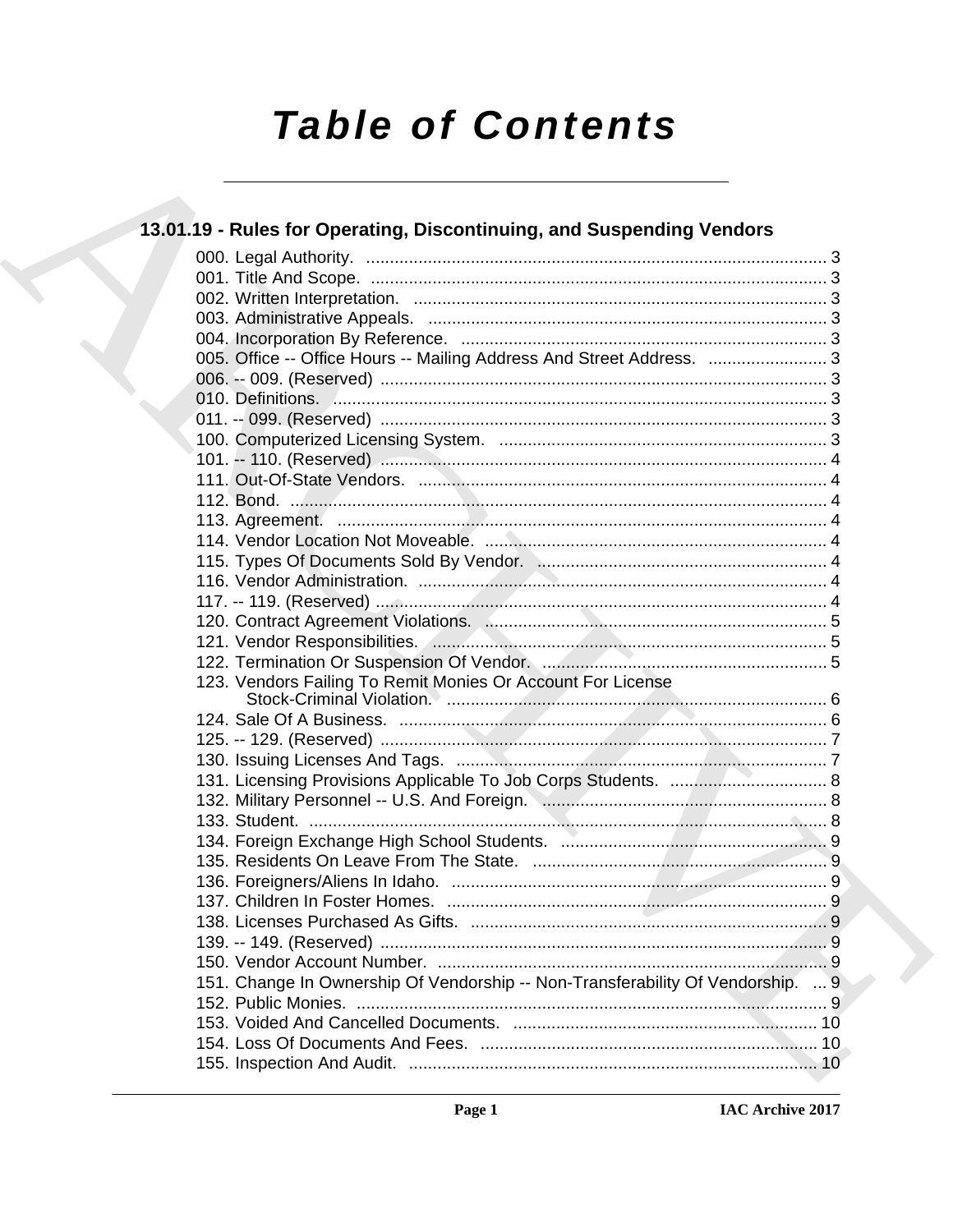### *Table of Contents (cont'd)*

| 158. Unused Blank License Stock, Forms, And Supplies On Hand.  10 | 156. Supplies. |
|-------------------------------------------------------------------|----------------|
|                                                                   |                |
|                                                                   |                |
|                                                                   |                |
|                                                                   |                |
|                                                                   |                |
|                                                                   |                |
|                                                                   |                |
|                                                                   |                |
|                                                                   |                |
|                                                                   |                |
|                                                                   |                |
|                                                                   |                |
|                                                                   |                |
|                                                                   |                |
|                                                                   |                |
|                                                                   |                |
|                                                                   |                |
|                                                                   |                |
|                                                                   |                |
|                                                                   |                |
|                                                                   |                |
|                                                                   |                |
|                                                                   |                |
|                                                                   |                |
|                                                                   |                |
|                                                                   |                |
|                                                                   |                |
|                                                                   |                |
|                                                                   |                |
|                                                                   |                |
|                                                                   |                |
|                                                                   |                |
|                                                                   |                |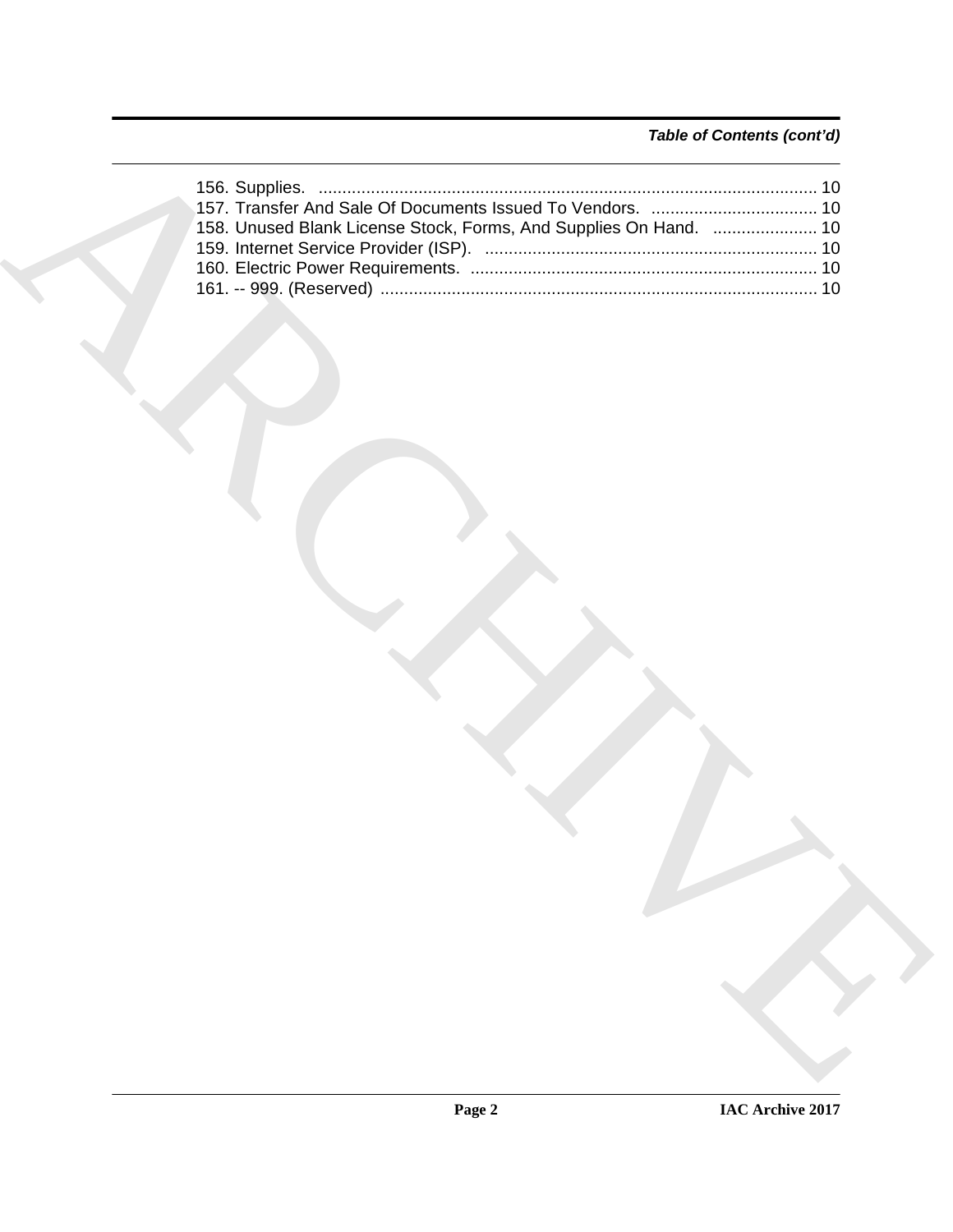#### **IDAPA 13 TITLE 01 CHAPTER 19**

### <span id="page-2-0"></span>**13.01.19 - RULES FOR OPERATING, DISCONTINUING, AND SUSPENDING VENDORS**

#### <span id="page-2-1"></span>**000. LEGAL AUTHORITY.**

Under Idaho Code Section 36-301, the Idaho Fish and Game Commission is authorized to adopt rules establishing a computerized licensing system and authorizing vendors. (3-20-97)

#### <span id="page-2-2"></span>**001. TITLE AND SCOPE.**

The title of this chapter is IDAPA 13.01.09, "Rules for Operating, Discontinuing, and Suspending Vendors." These rules set forth the Commission's and Department's policies and procedures regarding vendorship administration.

(3-20-97)

#### <span id="page-2-3"></span>**002. WRITTEN INTERPRETATION.**

Written interpretation of these rules and documentation of compliance are available at the Department of Fish and Game's headquarters office. (3-20-97) Game's headquarters office.

#### <span id="page-2-4"></span>**003. ADMINISTRATIVE APPEALS.**

Administrative appeals are governed under IDAPA 13.01.01, "Rules of Practice and Procedure of the Idaho Fish and Game Commission." (3-20-97)

#### <span id="page-2-5"></span>**004. INCORPORATION BY REFERENCE.**

There are no documents that have been incorporated by reference into this rule. (3-30-01)

#### <span id="page-2-6"></span>**005. OFFICE -- OFFICE HOURS -- MAILING ADDRESS AND STREET ADDRESS.**

**CHAPTER 19**<br> **CHAPTER 19**<br> **CHAPTER TOR OPERATING, DISCONTINUING, AND SUSPENDING VENDORS**<br> **CHAPTER TOR CONTINUING**<br> **CHAPTER TORIC CONTINUING**<br> **CHAPTER TORIC CONTINUING**<br> **CHAPTER TORIC CONTINUING**<br> **CHAPTER TORIC CONT** The principal place of business of the Department of Fish and Game is in Boise, Idaho. The office is located at 600 South Walnut, Boise, Idaho and is open from 8 a.m. to 5 p.m., except Saturday, Sunday and legal holidays. The mailing address is: P.O. Box 25, Boise, Idaho 83707. (3-30-01) mailing address is: P.O. Box 25, Boise, Idaho 83707.

#### <span id="page-2-7"></span>**006. -- 009. (RESERVED)**

#### <span id="page-2-8"></span>**010. DEFINITIONS.**

<span id="page-2-16"></span><span id="page-2-15"></span><span id="page-2-14"></span><span id="page-2-13"></span>

| 01. | <b>Commission.</b> The Idaho Fish and Game Commission. | $(3-20-97)$ |
|-----|--------------------------------------------------------|-------------|
|     |                                                        |             |

**02. Department**. The Idaho Department of Fish and Game. (3-20-97)

**03. Document**. Any license, tag, stamp, permit, or form issued by the Idaho Department of Fish and (3-20-97) Game. (3-20-97)

**04.** Vendor. Any individual, partnership, or corporation approved by the Department for the sale of its documents. (3-20-97) documents. (3-20-97)

<span id="page-2-19"></span><span id="page-2-18"></span><span id="page-2-17"></span>**05. License(s)**. Means any license, tag, permit, stamp, or application issued by the Department. (3-20-97)

**06. Person**. As defined in Section 36-202(f), Idaho Code, as "an individual, partnership, corporation, company, or any other type of association, and any agent or officer or any partnership, corporation, company, or any other type of association." (3-20-97) other type of association."

### <span id="page-2-9"></span>**011. -- 099. (RESERVED)**

#### <span id="page-2-12"></span><span id="page-2-11"></span><span id="page-2-10"></span>**100. COMPUTERIZED LICENSING SYSTEM.**

**01. Licensing System Requirements**. All businesses who issue department documents shall be required to issue documents using the Department's computerized licensing system beginning with the 1996 calendar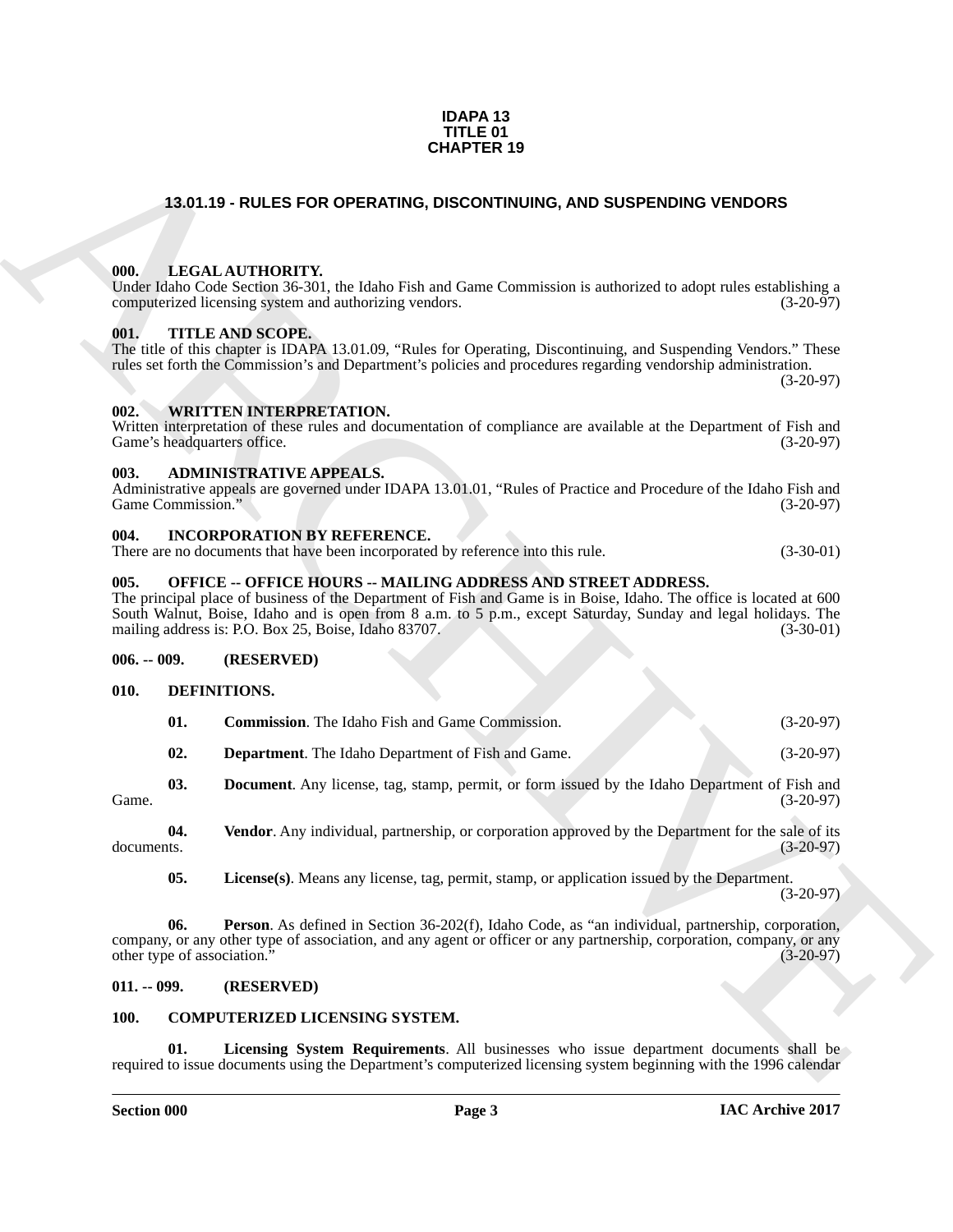year licenses. (3-20-97)

<span id="page-3-13"></span>**02. License Vendor Manual**. Businesses shall issue documents according to the "License Vendor Manual" provided by the Department. (3-20-97)

<span id="page-3-12"></span>**03. Deposit Schedule**. Amounts collected from the sale and issuance of the department documents, along with the Department's share of the license issuance fee for each document shall be deposited not less frequently than once every seven (7) calendar days in a bank account prescribed by the License Vendor.  $(5-8-09)$ 

<span id="page-3-14"></span>**Reporting Time Period.** The accounting and reporting time period is a calendar week (Sunday through Saturday). All monies due for the week is to be deposited in the prescribed bank by the following Wednesday. All reports for a week are to be sent to the Department's license section on or before the following Wednesday. (3-20-97)

#### <span id="page-3-0"></span>**101. -- 110. (RESERVED)**

#### <span id="page-3-15"></span><span id="page-3-1"></span>**111. OUT-OF-STATE VENDORS.**

In general, an out-of-state location will not be approved to sell nonresident licenses unless it is located in close proximity (within fifty (50) miles) to the Idaho border or deemed to be a benefit for the Department. The application must also meet the rules for approving new vendors and have a compelling benefit in order to be approved.

(5-8-09)

#### <span id="page-3-10"></span><span id="page-3-9"></span><span id="page-3-2"></span>**112. BOND.**

**Department of Frish and Game<br>
System Memorial theoretical and System Memorial theoretical and the content anomaly to re- 1.6 Secondary<br>
Manufacture (E. All these Vender Manual, theoretical term the state and sometime to 01. Surety Bond**. The Department may require an applicant to provide at a minimum for each location, a ten thousand dollar (\$10,000) surety bond from a corporate surety authorized to do business in the state of Idaho, which guarantees the payment of all state funds collected as a result of licenses and tags issued by the license vendor if it appears from the application or information otherwise obtained by the Department that an undue risk might otherwise be placed upon the Department in the absence of such bonding. (3-20-97) otherwise be placed upon the Department in the absence of such bonding.

<span id="page-3-11"></span>**02. Surety Bond Review**. Upon request, at the completion of two (2) years of service, the Department ew the requirement and may release the vendor from the bonding requirement. (3-20-97) may review the requirement and may release the vendor from the bonding requirement.

#### <span id="page-3-8"></span><span id="page-3-3"></span>**113. AGREEMENT.**

Each vendor shall enter into a written agreement with the Department which shall set forth the terms and conditions under which the vendor shall serve as a license vendor. (3-20-97) under which the vendor shall serve as a license vendor.

#### <span id="page-3-20"></span><span id="page-3-4"></span>**114. VENDOR LOCATION NOT MOVEABLE.**

Each vendorship is approved for the specific location indicated on the vendorship application form. As movement of a vendorship from one area to another may not be in the interest of the Department or public, no vendorship may be relocated to another area (address) without written consent from the License Operations Manager. (5-8-09)

#### <span id="page-3-16"></span><span id="page-3-5"></span>**115. TYPES OF DOCUMENTS SOLD BY VENDOR.**

The Department shall determine what documents each vendor shall be allowed to issue on the Department's behalf. (3-20-97)

#### <span id="page-3-17"></span><span id="page-3-6"></span>**116. VENDOR ADMINISTRATION.**

<span id="page-3-18"></span>**01. Conflict of Interest**. No official or employee of the Department who is authorized in his official capacity to take part in decisions regarding a vendorship shall have any financial or other personal interest in any such vendorship. (3-20-97) vendorship. (3-20-97)

<span id="page-3-19"></span>**02. Vendor Manual**. A vendor's manual shall be sent to each new vendor, and will be available to all vendors upon request. The Department will periodically update the manual. The manual is to be upgraded by the vendor as the updates are received. (3-20-97) vendor as the updates are received.

#### <span id="page-3-7"></span>**117. -- 119. (RESERVED)**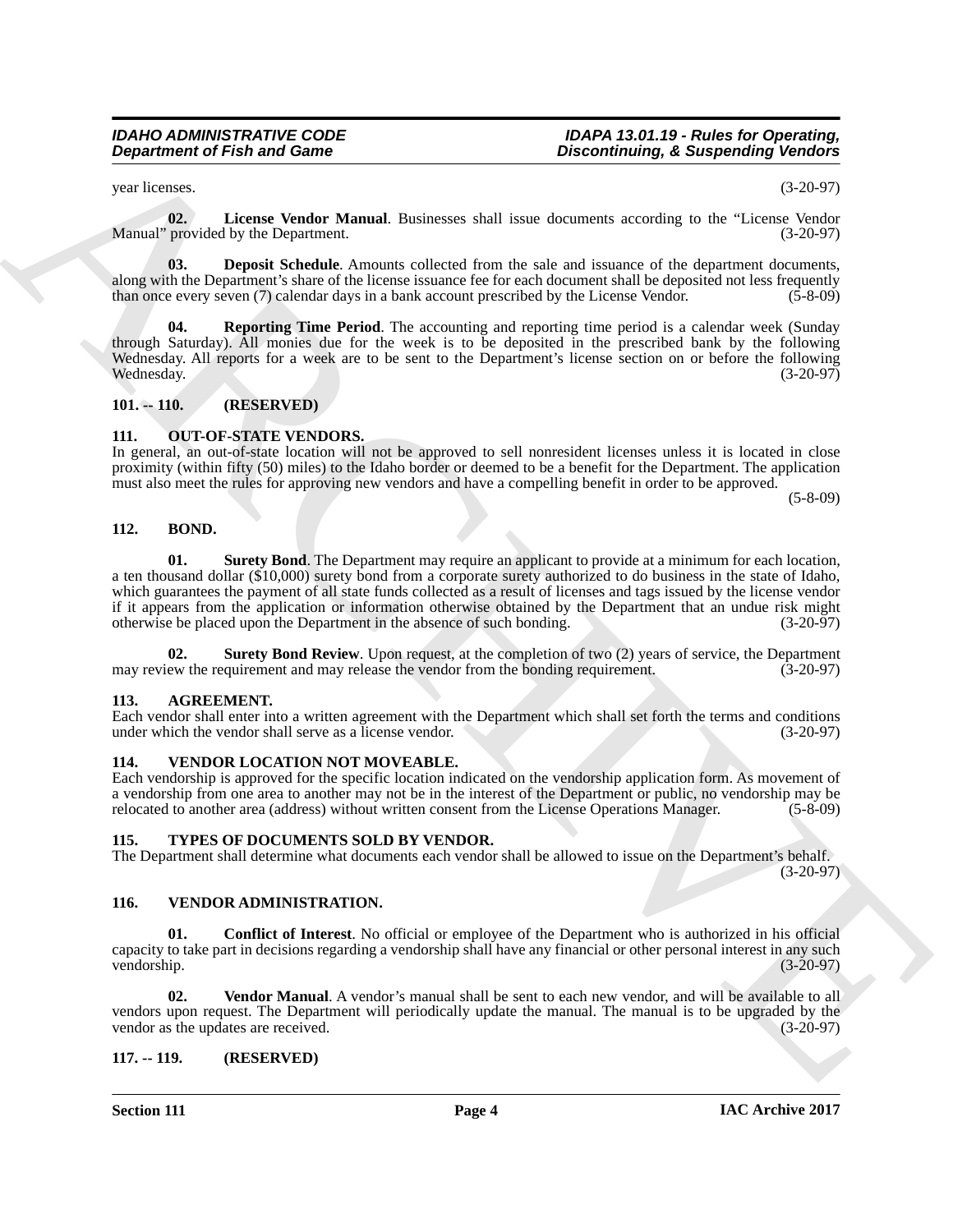#### <span id="page-4-3"></span><span id="page-4-0"></span>**120. CONTRACT AGREEMENT VIOLATIONS.**

<span id="page-4-6"></span><span id="page-4-5"></span>**01. Notices of Contract Violations**. Notices of contract violations will be issued by the License Operations Manager, whenever a vendor shall fail to either make a license report or send in voided or canceled licenses on time or issue licenses as instructed. (5-8-09)

**Department of Fish and Game**<br>
2D. CONTRACTA VIOLATIONS.<br>
2D. CONTRACTA VIOLATIONS.<br>
2D. Notice of Contract Violations, Notice of enters violations will be shored by the License<br>
2D. Notice of Contract Violations, Notice **02. Vendorship Performance Report**. Prior to issuing a third contract violation, a vendorship performance report (BA-119) will be sent to the appropriate conservation officer. The conservation officer should discuss the problem with the vendor and recommend whether or not a third violation should be issued. The form should be submitted to the License Section through the conservation officer's supervisors for their comments.

(3-20-97)

<span id="page-4-4"></span>**03.** Intent to Suspend. Prior to suspending a vendor upon a third contract violation, a written notice of intent to suspend shall be sent to the vendor. The vendor shall have fifteen (15) days in which to contact the director. (3-20-97)

#### <span id="page-4-9"></span><span id="page-4-1"></span>**121. VENDOR RESPONSIBILITIES.**

<span id="page-4-10"></span>**01. Assistance**. Should a vendor have any questions or problems, the local conservation officer should cted. The License Section is also available to assist the vendor. (3-20-97) be contacted. The License Section is also available to assist the vendor.

<span id="page-4-12"></span>**02. Issuing Licenses**. Each vendor is responsible to issue all licenses in the proper manner, and under the instructions set forth by statutes, Fish and Game rules, the contract agreement, the vendor manual, and the conservation officer. (3-20-97) conservation officer.

<span id="page-4-13"></span>**03. Obeying Laws**. Each vendor is responsible to obey all Fish and Game laws and rules. Failure to h and Game laws may be grounds for termination of vendorship. (3-20-97) obey Fish and Game laws may be grounds for termination of vendorship.

<span id="page-4-11"></span>**04.** Contract Agreement. Each vendor is responsible to fulfill the requirements of the Vendorship Agreement. (3-20-97) Contract Agreement.

#### <span id="page-4-7"></span><span id="page-4-2"></span>**122. TERMINATION OR SUSPENSION OF VENDOR.**

**01.** Suspension Grounds. The Department may terminate or suspend a license vendor on the g grounds: (3-20-97) following grounds:

<span id="page-4-8"></span>**a.** The vendor fails to submit any canceled or voided licenses weekly. (3-20-97)

**b.** The vendor submits canceled or voided licenses late three (3) times during any twelve (12) month (3-20-97) period.  $(3-20-97)$ 

**c.** The vendor fails to have sufficient funds for the electronic funds transfer (EFT) to the Department in once during any twelve (12) month period. (3-20-97) more than once during any twelve  $(12)$  month period.

**d.** The vendor fails to make good any funds deficiency to the Department within three (3) days of notification. (3-20-97) notification.  $(3-20-97)$ 

**e.** The vendor fails to follow any procedures specified by the Department for selling or reporting (3-20-97)  $s$ sales.  $(3-20-97)$ 

**f.** A vendor will be suspended for up to twelve (12) months following a third contract agreement violation within any twelve  $(12)$  month period.

The vendor fails to comply with any other terms of the agreement or fails to maintain the original termining eligibility to become a vendor. (7-1-98) criteria used in determining eligibility to become a vendor.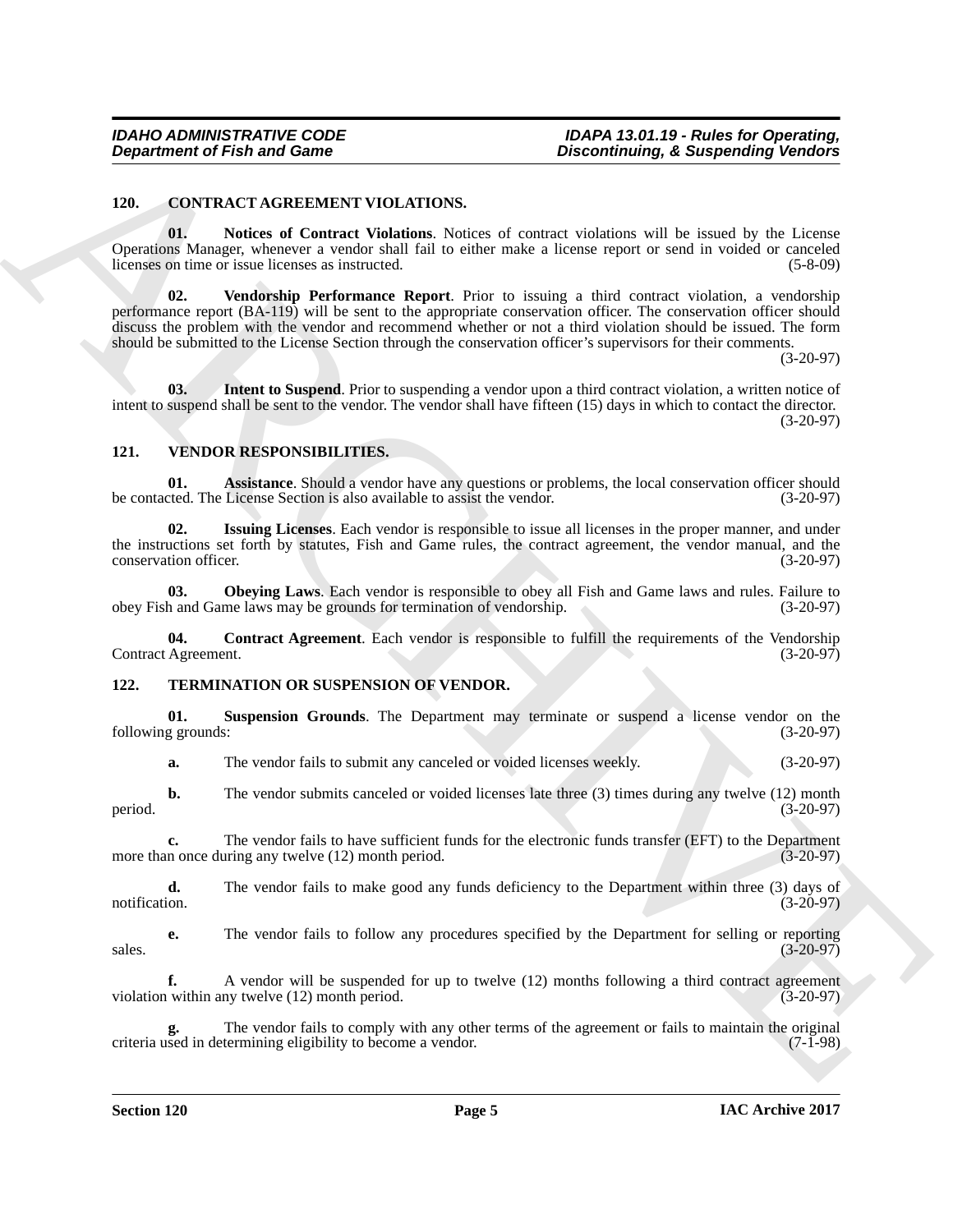**h.** The Department discovers any fraud or deception in the application of the license vendor. (3-20-97)

**i.** A vendorship will be suspended immediately and may be terminated upon discovering that any vas altered by that vendorship. (3-20-97) license was altered by that vendorship.

A vendorship will be immediately suspended and may be terminated upon failure to comply with the contract agreement. (3-20-97) the provisions of the contract agreement.

**k.** A vendorship will be terminated immediately upon conviction of any of the following:  $(3-20-97)$ 

i. Violation of Fish and Game laws and/or rules. (3-20-97)

ii. Violation in the issuance of a license or in performance as a vendor. (3-20-97)

**l.** A vendorship will be terminated immediately upon notice from the bonding company that the bond has been canceled. (3-20-97) vendor's bond has been canceled.

**m.** Vendorships that have been inactive for a year will be terminated. Inactive vendors who have been terminated may reapply to become vendors, and the vendorship application will be processed in the regular manner.<br>The application must meet all requirements for approval. (3-20-97) The application must meet all requirements for approval.

<span id="page-5-3"></span>**n.** A vendor will be terminated immediately upon receiving two (2) suspensions in any three (3) year (3-20-97) period. (3-20-97)

**Department of Fish and Game<br>
The Copyright of State and develops and and exploration of the game of the conservation of the Equation of Equation of the Equation of Equation of Equation of Equation of Equation of Equation 02. Notice**. If the Department determines that any of the grounds listed above for termination exist and decides termination or suspension is necessary, the Department shall provide a fifteen (15) day written notice to the vendor of its intention to terminate or suspend the agreement, except where the Department determines that an emergency or a risk to the public is created by the vendor's conduct or where the vendor has failed to pay for any fund deficiency within the prescribed time, in which case the Department may terminate the vendor's agreement immediately. (3-20-97) immediately. (3-20-97)

**Reapplication**. A person whose vendorship is terminated for nonpayment of license fees may not reapply to become a license vendor until all outstanding fees, including interest charged at the legal rate for judgments, has been paid in full. (7-1-98) judgments, has been paid in full.

#### <span id="page-5-5"></span><span id="page-5-4"></span>**04. Terminations-Minimum Sales**. (3-20-97)

**a.** Incorporated City. When a vendor located within an incorporated city fails to sell at least three hundred (300) licenses during the first year of operation, or sell at least six hundred twenty-five (625) licenses during the second and subsequent years, termination will be at the end of the calendar year. A vendorship not selling the minimum number of licenses will not be terminated if the License Operations Manager determines the service is necessary for the function of the Department. (5-8-09)

**b.** All Other Areas. All other vendors who fail to sell at least one hundred twenty-five (125) licenses during the first year of operation, or at least two hundred twenty-five (225) licenses during the second and subsequent year, will be terminated at the end of the calendar year. A vendorship not selling the minimum number of licenses will not be terminated if the License Operations Manager determines the service necessary for the function of the Department. (5-8-09)

### <span id="page-5-6"></span><span id="page-5-0"></span>**123. VENDORS FAILING TO REMIT MONIES OR ACCOUNT FOR LICENSE STOCK-CRIMINAL VIOLATION.**

The Department shall make reasonable efforts to work with a vendor to obtain payment. If the vendor fails nonetheless to make payment, the Department shall actively pursue prosecution under applicable state laws. (7-1-98)

### <span id="page-5-2"></span><span id="page-5-1"></span>**124. SALE OF A BUSINESS.**

The sale of a business voids the vendorship agreement. All licenses, unused license stock, void or canceled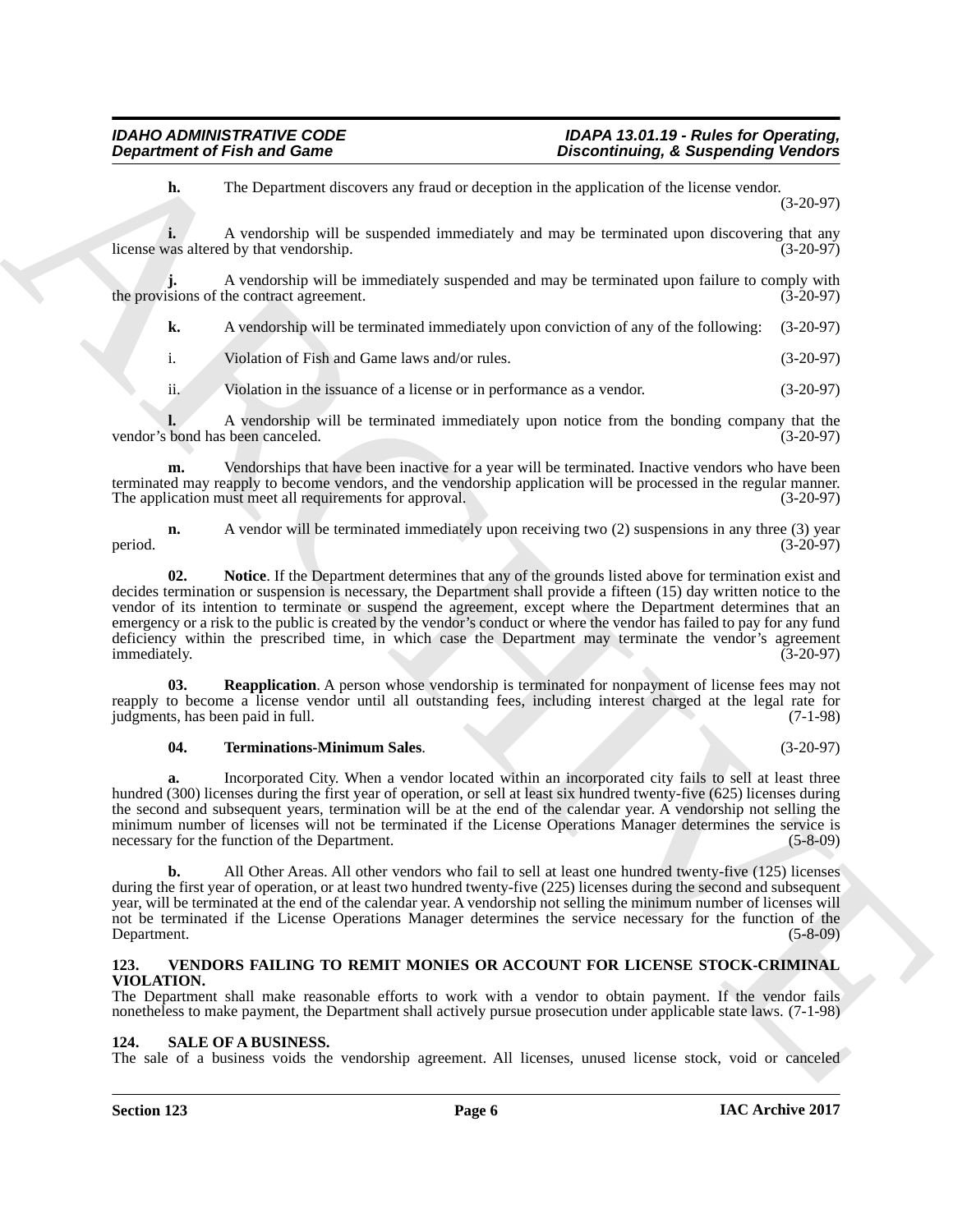### <span id="page-6-0"></span>**125. -- 129. (RESERVED)**

### <span id="page-6-6"></span><span id="page-6-5"></span><span id="page-6-4"></span><span id="page-6-3"></span><span id="page-6-2"></span><span id="page-6-1"></span>**130. ISSUING LICENSES AND TAGS.**

|                         | <b>Department of Fish and Game</b>                                                 | <b>Discontinuing, &amp; Suspending Vendors</b>                                                                                                                                                                                                                                                                                                                                                                                                                                                                                                                                                           |             |
|-------------------------|------------------------------------------------------------------------------------|----------------------------------------------------------------------------------------------------------------------------------------------------------------------------------------------------------------------------------------------------------------------------------------------------------------------------------------------------------------------------------------------------------------------------------------------------------------------------------------------------------------------------------------------------------------------------------------------------------|-------------|
|                         | The new owner must apply for a new vendorship. Vendorships cannot be transferred.  | documents, supplies, and equipment must be returned to the Department as soon as possible. If applicable, the<br>Department will return the vendor's five hundred dollar (\$500) deposit when all items are received in good condition.                                                                                                                                                                                                                                                                                                                                                                  | $(3-20-97)$ |
| $125. - 129.$           | (RESERVED)                                                                         |                                                                                                                                                                                                                                                                                                                                                                                                                                                                                                                                                                                                          |             |
| <b>130.</b>             | ISSUING LICENSES AND TAGS.                                                         |                                                                                                                                                                                                                                                                                                                                                                                                                                                                                                                                                                                                          |             |
| 01.                     | daily fishing licenses do not require identification.                              | <b>Identification Required.</b> A vendor shall receive proper identification as defined in Subsection<br>130.03 of this rule from each individual before issuing an Idaho resident license or tag. Nonresident licenses, and                                                                                                                                                                                                                                                                                                                                                                             | $(4-6-05)$  |
| 02.                     | as described in Subsection 130.03 of this rule:                                    | <b>Ordering by Mail.</b> Licenses and tags also may be obtained by mail by forwarding to the Idaho<br>Department of Fish and Game, License Section, PO Box 25, Boise, ID 83707, a legible copy of proper identification                                                                                                                                                                                                                                                                                                                                                                                  | $(3-20-97)$ |
|                         | been established for issuance of such license or tag.                              | Applications for mail-ordered licenses and tags shall be made on department forms obtainable from<br>department offices or the Department's website and shall be postmarked on or before any deadlines that may have                                                                                                                                                                                                                                                                                                                                                                                     | $(5-8-09)$  |
| b.<br>transactions.     |                                                                                    | The Department may require additional information to assist with the completion of mail-ordered                                                                                                                                                                                                                                                                                                                                                                                                                                                                                                          | $(3-20-97)$ |
| c.                      | the form of personal check or money order.                                         | Licenses or tags shall not be issued until the required fee has been received by the Department in                                                                                                                                                                                                                                                                                                                                                                                                                                                                                                       | $(3-20-97)$ |
| 03.<br>of residency is: |                                                                                    | <b>Proof of Residence</b> . The vendor shall confirm proof of residence before issuing a resident license.<br>In cases where the vendor cannot obtain suitable proof of residence, the vendor should NOT issue the license and<br>refer the applicant to the local conservation officer or department office so that residency can be verified by the<br>Department. If a person drives and is applying for an Idaho resident Fish and Game license, they must provide a valid<br>Idaho driver's license. A previous year's fish and game license is not acceptable proof of residency. Acceptable proof | $(4-6-05)$  |
| a.                      | A valid Idaho driver's license for all persons who drive.                          |                                                                                                                                                                                                                                                                                                                                                                                                                                                                                                                                                                                                          | $(4-6-05)$  |
| b.                      | and address of the applicant, but not issued by himself, acceptable documents are: | Persons who have not been issued a driver's license, who do not drive and who are eighteen (18)<br>years of age or older are required to prove residency by providing two (2) pieces of identification bearing the name                                                                                                                                                                                                                                                                                                                                                                                  | $(4-6-05)$  |
| $\mathbf{i}$ .          | Idaho identification card.                                                         |                                                                                                                                                                                                                                                                                                                                                                                                                                                                                                                                                                                                          | $(4-6-05)$  |
| ii.                     |                                                                                    | In the case of a minor child (under eighteen $(18)$ ) identification from a parent.                                                                                                                                                                                                                                                                                                                                                                                                                                                                                                                      | $(3-20-97)$ |
| iii.                    |                                                                                    | Home electricity, gas, cable or phone utility bills dated at least six (6) months prior.                                                                                                                                                                                                                                                                                                                                                                                                                                                                                                                 | $(4-6-05)$  |
| iv.                     | Notarized statement from an employer on business letterhead.                       |                                                                                                                                                                                                                                                                                                                                                                                                                                                                                                                                                                                                          | $(3-20-97)$ |
| V.                      | Proof of voter registration dated six (6) months prior.                            |                                                                                                                                                                                                                                                                                                                                                                                                                                                                                                                                                                                                          | $(3-20-97)$ |
| vi.                     | A residency affidavit signed by the license purchaser.                             |                                                                                                                                                                                                                                                                                                                                                                                                                                                                                                                                                                                                          | $(4-6-05)$  |
| 04.                     | released to any person by the Department.                                          | Social Security Numbers. Vendor shall require disclosure of social security numbers for any<br>person who purchases a license. The social security number shall be used only as a unique number to assist the<br>Department with matching licenses and tags sold to an individual. Disclosure of social security numbers to the<br>Department is required by Section 73-122, Idaho Code, and the Department shall not use such numbers for any<br>purpose other than that expressed herein. A person's social security number is considered confidential and will not be                                 | $(4-6-05)$  |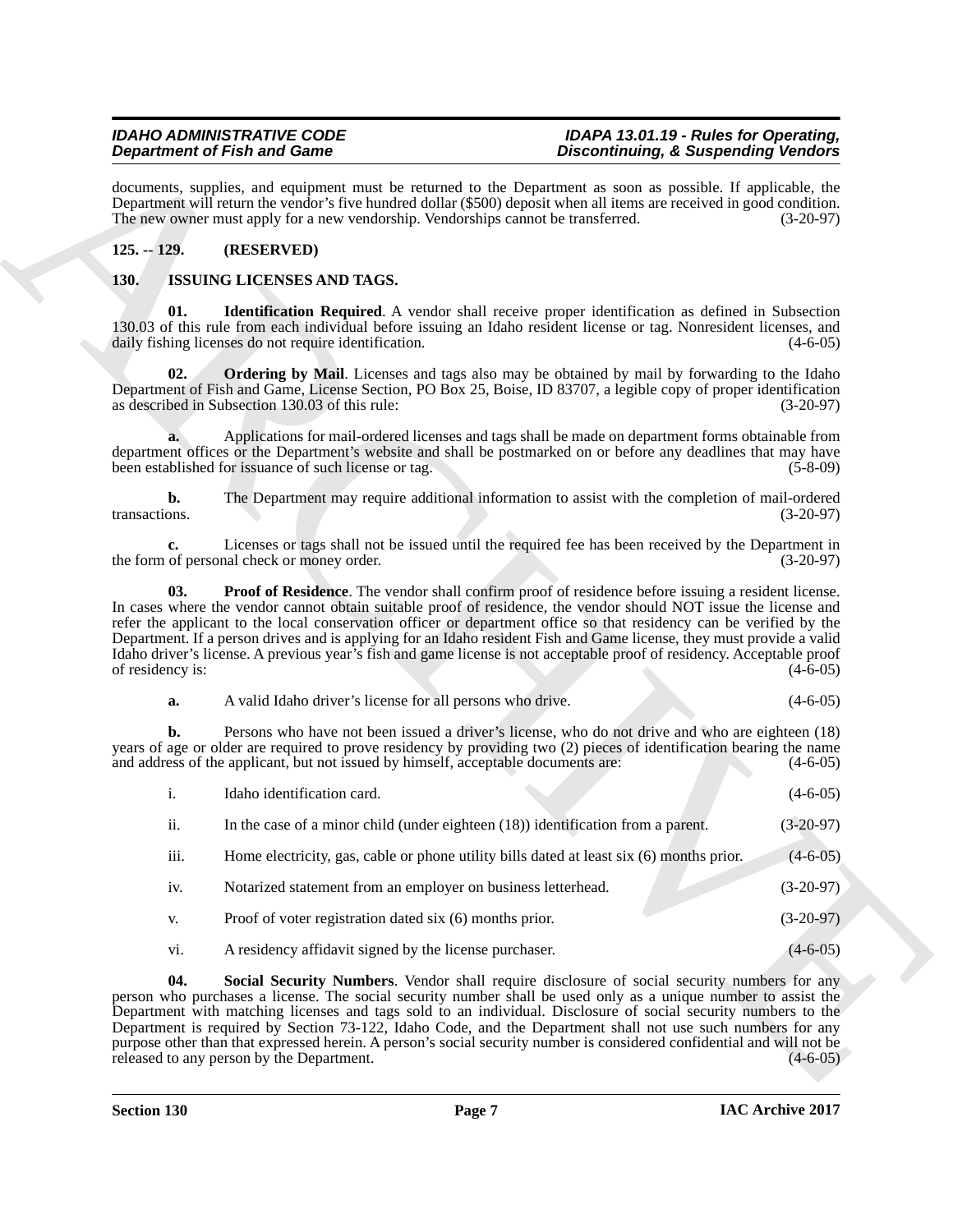<span id="page-7-5"></span>**05. Vendor Employees**. Any employee of the vendor may issue documents, provided that the employee is instructed as to all applicable statutes and regulations. Vendor is responsible for employee training and for any violation of applicable statutes and regulations committed by employees. (3-20-97) for any violation of applicable statutes and regulations committed by employees.

<span id="page-7-4"></span>**06. Resident Privileges**. No one can claim Idaho resident privileges while claiming resident privileges in another state (except military personnel).

<span id="page-7-3"></span>**07. Negligence**. The issuing vendor must be sure that the license information is complete and is recorded before the license sale is final. Negligence in obtaining proof of residence or completion of the application portion of the license could constitute grounds for suspension of a vendorship. (3-20-97)

#### <span id="page-7-6"></span><span id="page-7-0"></span>**131. LICENSING PROVISIONS APPLICABLE TO JOB CORPS STUDENTS.**

Under Section 36-202(r-4), Idaho Code, any person who is enrolled as a corpsman at a Job Corps Conservation Center in Idaho, upon payment of the proper fee to any license vendor, shall be entitled to purchase resident fishing license irrespective of his length of residency. Before a vendor may issue a fishing license, a certified Form 79 signed<br>by the Job Corps Center director shall be presented to the vendor by the applicant. (3-20-97) by the Job Corps Center director shall be presented to the vendor by the applicant.

### <span id="page-7-1"></span>132. MILITARY PERSONNEL -- U.S. AND FOREIGN.

<span id="page-7-8"></span><span id="page-7-7"></span>

|    | Nonresident.                                               | $(3-20-97)$ |
|----|------------------------------------------------------------|-------------|
| а. | Active. Servicemen who are not residents of the state; and | $(3-20-97)$ |
|    | Whose permanent duty station is not Idaho; or              | $(3-20-97)$ |

ii. Are on temporary duty assignment (TDY) to Idaho are not entitled to resident Fish and Game licenses or a military permit. They must purchase nonresident licenses and tags to hunt and fish within the state.

(3-20-97)

**b.** Discharged. Discharged servicemen who were not residents of the state of Idaho at the time of their induction or enlistment, or who have not been stationed within the state of Idaho for a period of at least six (6) months prior to their discharge are not entitled to resident Fish and Game licenses until they have domiciled in this state for a period of six (6) months. The discharge paper Form DD214 will indicate the home of record. (3-20-97)

<span id="page-7-9"></span>**c.** Civilian employees of the military are NOT eligible for resident licenses until they meet the regular ents for residency. (3-20-97) requirements for residency.

**Department of Frish and Game<br>
USE. We<br>also generate the subset of the subset of the subset of the subset of the subset of the subset of the subset of the subset of the subset of the subset of the subset of the subset of 02. Resident**. A nonresident member of the Armed Forces of the United States, in order to purchase resident licenses and tags shall present to the vendor a copy of Form 899 "Request and Authorization for Permanent Change of Station-Military." The only date the vendor is to use from a copy of the orders is the "Report No Later Than" date. Spouses and dependent children are considered residents for licensing purposes provided that each dependent shall have a certified Form 28 in their own name. Dependent children are defined as being under eighteen (18) years of age. Idaho residents who are in the military service of the United States and maintain Idaho as their official home of residence shall be eligible to purchase a resident license or obtain a furlough permit. The spouse and children under the age of eighteen (18), living in the household, may purchase resident hunting and/or fishing  $\blacksquare$ licenses. (3-30-01)

### <span id="page-7-10"></span><span id="page-7-2"></span>**133. STUDENT.**

<span id="page-7-11"></span>**01. Requirements**. Section 36-202(1), Idaho Code, provides that a bona fide resident of the state of Idaho who is a full-time student of an out-of-state institution of learning paying nonresident tuition is entitled to receive a resident Fish and Game license even though he is not physically present in this state continuously for a period of six (6) months preceding his application for such license. Educational leave may not exceed five years. Students who have been domiciled within Idaho for six (6) months with a bona fide intent to remain may be eligible to purchase Idaho resident licenses if they are paying resident tuition. (3-20-97)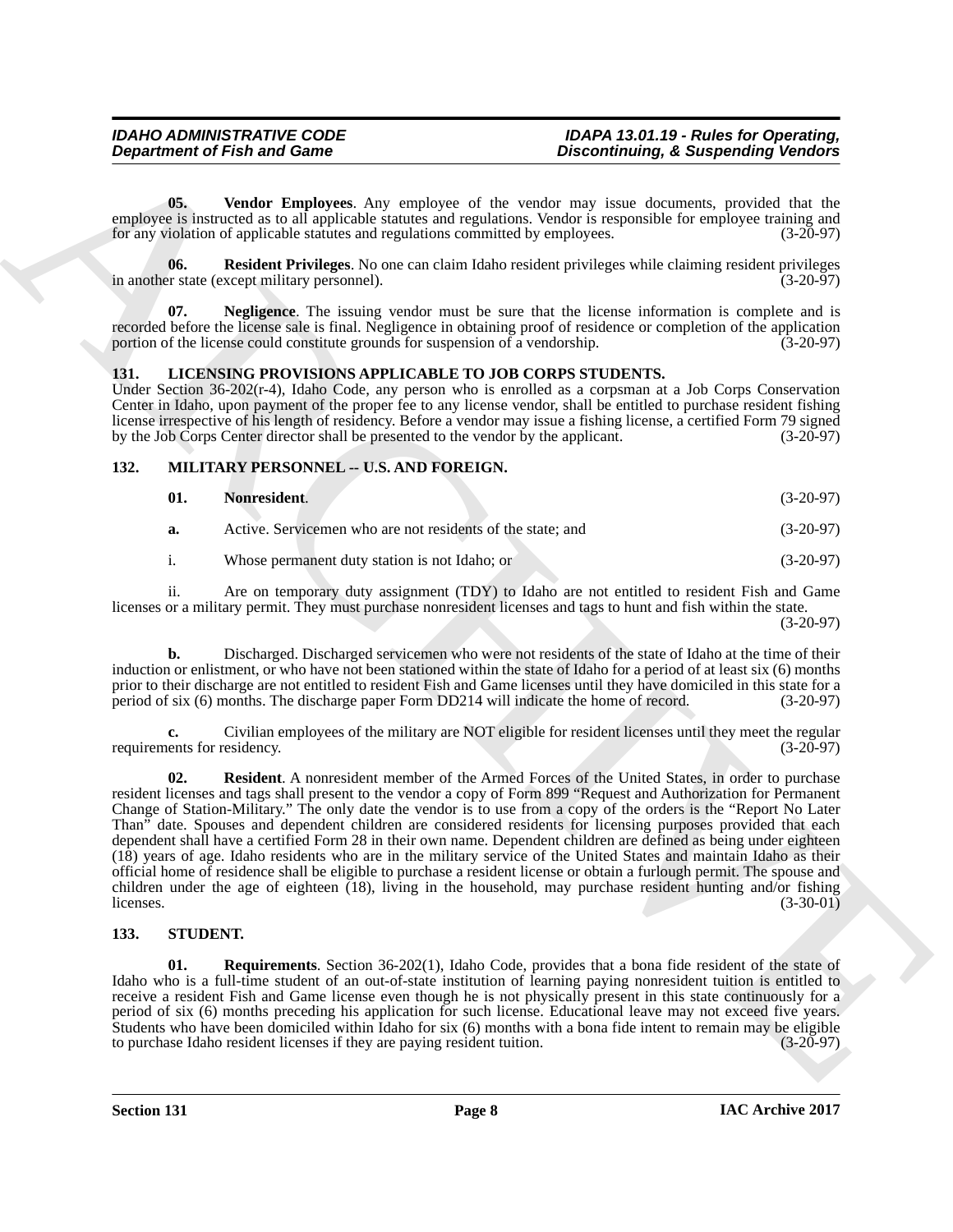<span id="page-8-19"></span>**02. Temporary Residence**. Students who reside temporarily within our state and have not become of Idaho are not entitled to purchase resident Fish and Game licenses. (3-20-97) residents of Idaho are not entitled to purchase resident Fish and Game licenses.

#### <span id="page-8-10"></span><span id="page-8-0"></span>**134. FOREIGN EXCHANGE HIGH SCHOOL STUDENTS.**

Idaho Code Section 36-202(r-5) provides that any foreign exchange student enrolled in an Idaho high school may obtain a resident fishing license. A foreign exchange student (defined as persons classified "J-1" by the U.S. Immigrations Service) attending a school in Idaho shall be considered a resident for the purpose of purchasing a fishing license if a copy of the U.S. Immigration document or other government document showing "J-1" classification is provided to the vendor. All other foreign students are nonresidents. (3-20-97)

#### <span id="page-8-16"></span><span id="page-8-1"></span>**135. RESIDENTS ON LEAVE FROM THE STATE.**

- <span id="page-8-18"></span>**01.** Types of Leave. Section 36-202(r-1), Idaho Code, provides that residents can be on leave from the (3-20-97) state for: (3-20-97)
	- **a.** Religious leave -- not to exceed two (2) years. (3-20-97)
	- **b.** Educational leave for full-time students -- not to exceed five (5) years. (3-20-97)
- **c.** Military personnel -- Idaho residents in the military who maintain Idaho as their official home of (3-20-97) record.  $(3-20-97)$
- <span id="page-8-17"></span>**02.** Resident Privileges. Persons on religious or educational leave may not claim residency or use privileges in any other state or country for any purpose. (3-20-97) resident privileges in any other state or country for any purpose.

#### <span id="page-8-11"></span><span id="page-8-2"></span>**136. FOREIGNERS/ALIENS IN IDAHO.**

Foreigners residing in the state on a temporary visa are not eligible for a resident license. Persons residing in the state on a permanent visa or applying for U.S. citizenship are eligible for a resident license if they have met the six (6) months residency requirement. (3-20-97) months residency requirement.

#### <span id="page-8-9"></span><span id="page-8-3"></span>**137. CHILDREN IN FOSTER HOMES.**

**Department of Finite and Connective Connective Connective Connective Connective Connective Connective Connective Connective Connective Connective Connective Connective Connective Connective Connective Connective Connecti** Children under the age of eighteen (18) who are residents of a licensed foster home, a foster group home, or a child welfare institution may fish during the open season without a license provided they are accompanied and supervised by the director, officer, or other employee of the facility where the child resides. Each facility must be licensed by the Department of Health and Welfare, and a copy of that license must be carried by the representative of the foster home facility. (3-20-97)

#### <span id="page-8-12"></span><span id="page-8-4"></span>**138. LICENSES PURCHASED AS GIFTS.**

<span id="page-8-14"></span>**01. Resident Licenses**. A resident may purchase gift licenses for his or her spouse and children under the age of eighteen (18) living in the household. The purchaser must provide the proper residency identification for obtaining a resident license. (3-20-97) obtaining a resident license.

<span id="page-8-13"></span>**02.** Nonresident Licenses. Nonresident licenses may be purchased by someone other than the the tecause residency certification is not required. (3-20-97) applicant because residency certification is not required.

#### <span id="page-8-5"></span>**139. -- 149. (RESERVED)**

#### <span id="page-8-20"></span><span id="page-8-6"></span>**150. VENDOR ACCOUNT NUMBER.**

The vendor's account number shall be included in all correspondence and requests for supplies. (3-20-97)

#### <span id="page-8-7"></span>**151. CHANGE IN OWNERSHIP OF VENDORSHIP -- NON-TRANSFERABILITY OF VENDORSHIP.**

A vendor shall notify the Department in writing prior to any change in ownership, use of assumed business name, dissolution of partnership or corporation as shown on the application approved by the Department. A license vendorship is not transferable and may not be used as a condition of sale. (3-20-97) vendorship is not transferable and may not be used as a condition of sale.

#### <span id="page-8-15"></span><span id="page-8-8"></span>**152. PUBLIC MONIES.**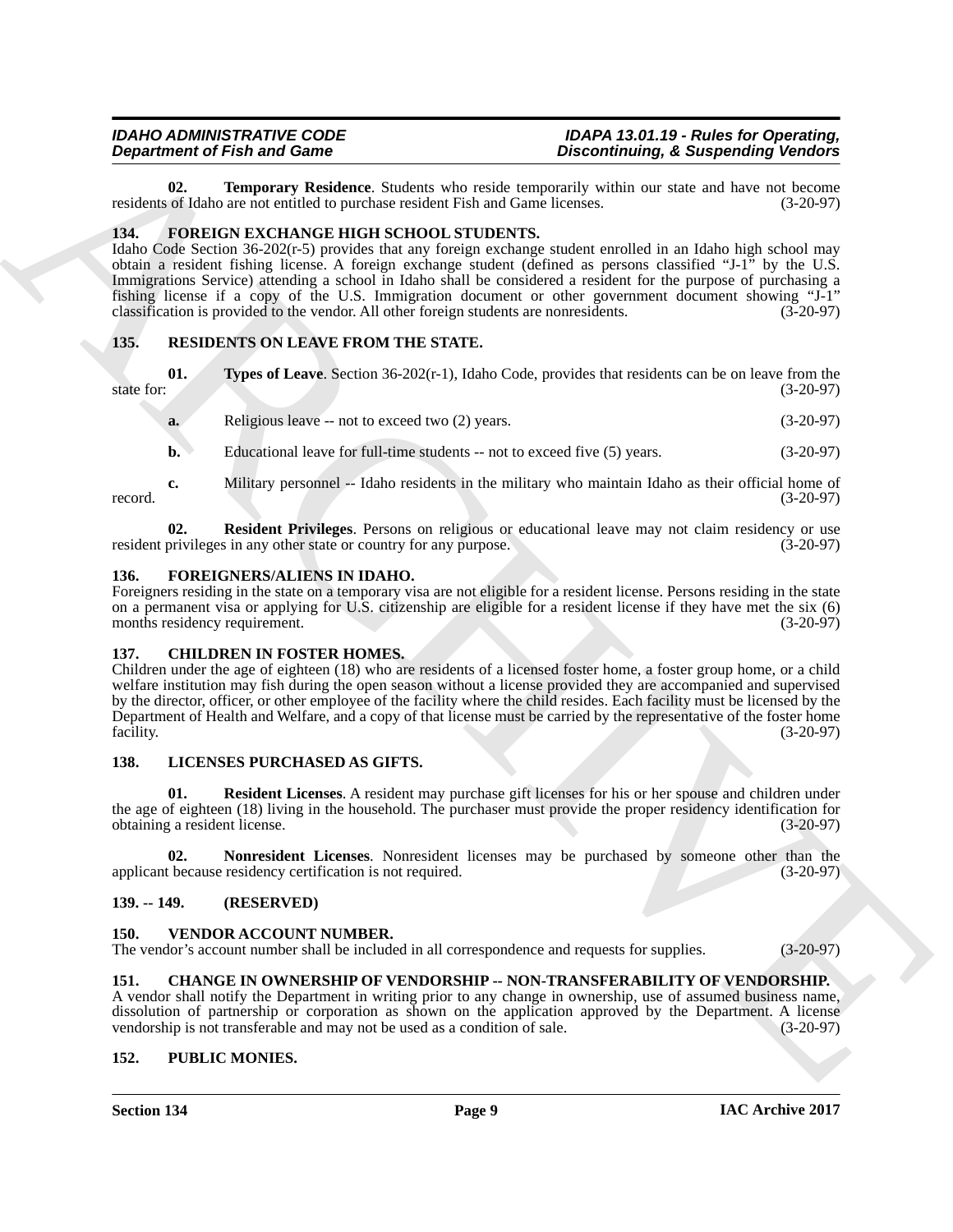All monies collected by a vendor shall be deemed to be public monies of the state of Idaho and the state shall have a prior claim upon these monies over all creditors, assigness, or other claimants. (3-20-97) prior claim upon these monies over all creditors, assignees, or other claimants.

#### <span id="page-9-14"></span><span id="page-9-0"></span>**153. VOIDED AND CANCELLED DOCUMENTS.**

**Dependent of Find and Solarist Correlation Controllers** (*S. B. Supposition*) **Controllers** (*S. B. Supposition*)  $\frac{1}{2}$  (*S. B. Supposition*)  $\frac{1}{2}$  (*S. B. C. C. B. C. C. B. C. C. B. C. C. B. C. C. B. C. C. B. C.* When an error is made in issuing a document, no correction, alteration, or erasure shall be made to the document. To void a document write "Void" on the document. Do not destroy any voided or canceled licenses. Cancel the licenses on the IWILD terminal through the cancel function. The original voided document and cancellation receipt shall be submitted to the Department at the week's end and is to be postmarked on or before the following Wednesday. If the original document is not received when due, the vendor may be charged for the value of the document. (5-8-09)

#### <span id="page-9-10"></span><span id="page-9-1"></span>**154. LOSS OF DOCUMENTS AND FEES.**

A vendor is responsible for all lost documents and blank license stock, regardless of the reason for loss. The Department shall be notified immediately of any loss, and the vendor shall submit a detailed report of the loss. All documents and blank license stock should be kept in a safe and secure place, preferably in a fireproof box or vault. (3-20-97)

<span id="page-9-2"></span>**155. INSPECTION AND AUDIT.**

License records shall be available for inspection and audit at all times by an authorized employee or agent of the Department or the State Controller's Office. (3-20-97)

#### <span id="page-9-11"></span><span id="page-9-3"></span>**156. SUPPLIES.**

A vendor shall anticipate requirements for supplies of blank license stock, supplies, and other forms and order through the Idaho Wildlife Information Licence Data (IWILD) terminal, by mail or phone. It is the responsibility of the vendor to place orders early enough for the Department to process the request and ship the order by the most costeffective means. (5-8-09)

#### <span id="page-9-12"></span><span id="page-9-4"></span>**157. TRANSFER AND SALE OF DOCUMENTS ISSUED TO VENDORS.**

Blank license stock is issued to a vendor for sale at the place of business listed in his original application. A vendor shall not transfer blank license stock to another location nor to another license vendor without advance written<br>permission from the Department. (3-20-97) permission from the Department.

### <span id="page-9-13"></span><span id="page-9-5"></span>**158. UNUSED BLANK LICENSE STOCK, FORMS, AND SUPPLIES ON HAND.**

Any unused blank license stock, forms, and supplies shall be returned to the Department immediately upon request by the Department. (3-20-97) the Department.

#### <span id="page-9-6"></span>**159. INTERNET SERVICE PROVIDER (ISP).**

Each License Vendor must provide their own Internet Service Provider (ISP) for the computerized license system. The ISP can either be dial-up or any type of high-speed. The Department strongly recommends a high-speed ISP. The License Vendor is responsible for all costs relating to the Internet connection. (5-8-09)

#### <span id="page-9-9"></span><span id="page-9-7"></span>**160. ELECTRIC POWER REQUIREMENTS.**

Vendors must have a "clean" power line available for the computerized license system. The power line cannot have any other electrical equipment running off the line. (5-8-09)

### <span id="page-9-8"></span>**161. -- 999. (RESERVED)**